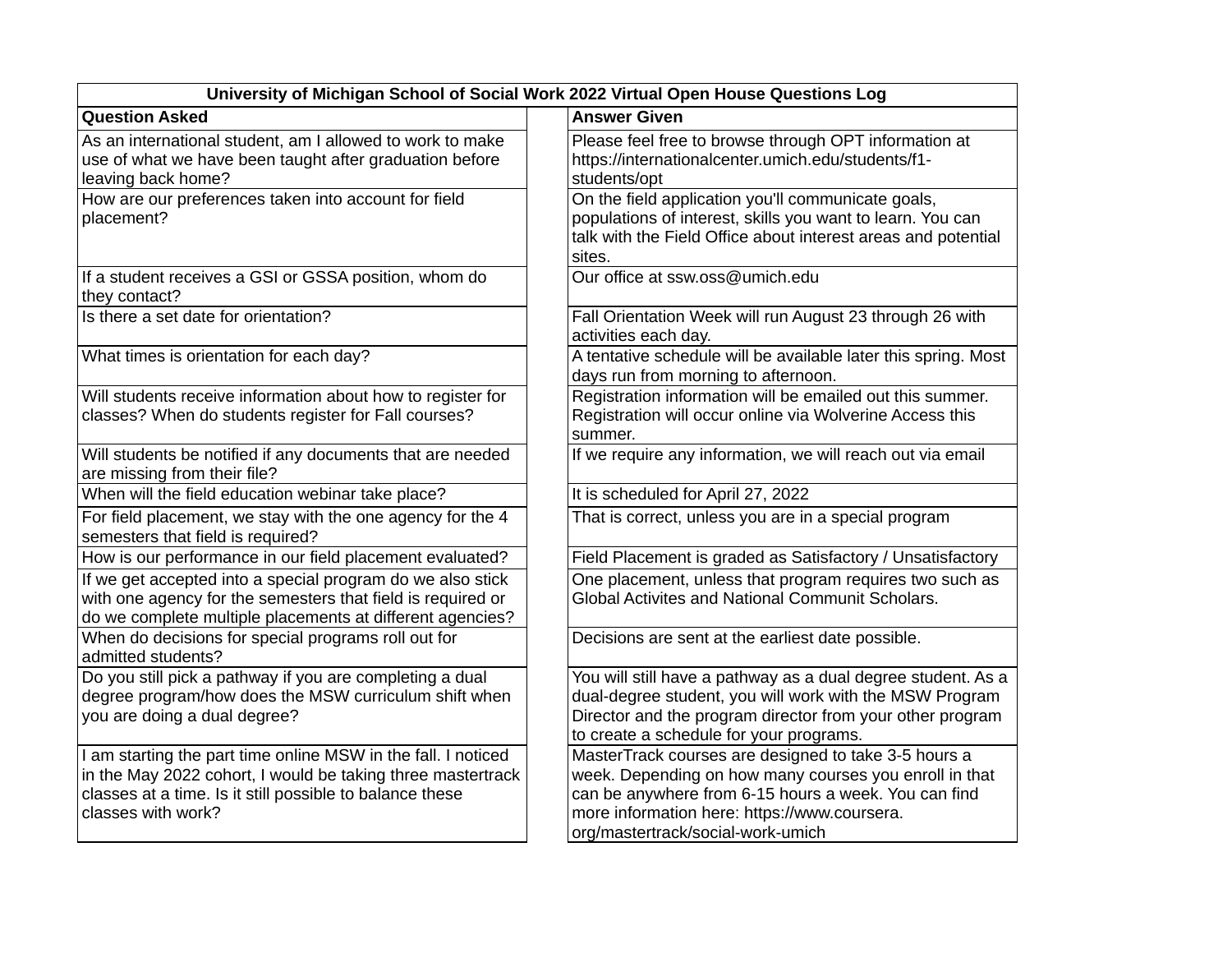| Will we have the opportunity to connect with other admitted<br>students in our class prior to orientation?                                                                                                    | Hello, you will be able to connect with other students during<br>orientation. Typically students connect with each other by<br>starting admitted student groups on social media prior to<br>orientation weekend.                                                                                                                                                                                |
|---------------------------------------------------------------------------------------------------------------------------------------------------------------------------------------------------------------|-------------------------------------------------------------------------------------------------------------------------------------------------------------------------------------------------------------------------------------------------------------------------------------------------------------------------------------------------------------------------------------------------|
| For Advanced Standing (AS) students, are they exempt<br>from certain courses for pathways? Are there any<br>resources to help determine courses for AS students<br>compared to what is posted on the website? | Advanced standing students are exempt from foundation<br>courses. Here is a link to the course planning sheet (https:<br>//ssw.umich.edu/assets/course-planning-worksheets/).<br>Select your "Curriculum Schedule" as Advanced Standing<br>and look at the different courses you will take depending on<br>your pathway.                                                                        |
| Within the curriculum, is there often overlap between these<br>pathways?                                                                                                                                      | Hello, this is possible depending on your pathway. You can<br>also take courses in different pathways through your<br>elective course credits                                                                                                                                                                                                                                                   |
| Are you able to change pathways after you choose one, or<br>have two?                                                                                                                                         | Yes, you can change pathways. If you do decide to change<br>pathways, contact our Office of Enrollment Management to<br>reflect the change. You can also have a primary and<br>secondary pathway, such as courses focused on both<br>micro and macro social work                                                                                                                                |
| I live out of state and would like to enroll in the online MSW.<br>How would placement work for me?                                                                                                           | The office of Field Education will work with you to find a<br>placement in your area.                                                                                                                                                                                                                                                                                                           |
| Are there tuition assistance programs/opportunities for<br>students? (E.g., assistantships)                                                                                                                   | You can search for Graduate Student Instructor (GSI) and<br>Graduate Student Staff Assistant (GSSA) positions that<br>cover tuition, provide health insurance, and a monthly<br>stipend at: https://careers.umich.edu/. These positions can<br>be a great way to cover education costs and gain great<br>experience. GSSA positions are posted throughout the<br>semester.                      |
| Is help available to develop a resume for the field work<br>applications?                                                                                                                                     | Our Career Services Office helps students with resumes for<br>field placement.                                                                                                                                                                                                                                                                                                                  |
| How many hours of Field Work is required each week?                                                                                                                                                           | It depends on your plan and status in the program. It's<br>typically 16-24 hours/week.                                                                                                                                                                                                                                                                                                          |
| What time are the live sessions for online part time each<br>week ? Also Is the online part time program designed for a<br>full time working adult that may work 8-5 full time?                               | The classes will take place from 6-8pm EST, 7-9pm EST,<br>or 8-10pm EST. This program was designed with working<br>professionals in mind. If you would like more information<br>please email ssw.msw.info@umich.edu to request an<br>appointment with an admissions counselor, The live<br>sessions take place in the evening - the classes meet for 2<br>hours, MF, in the evening after 5 pm. |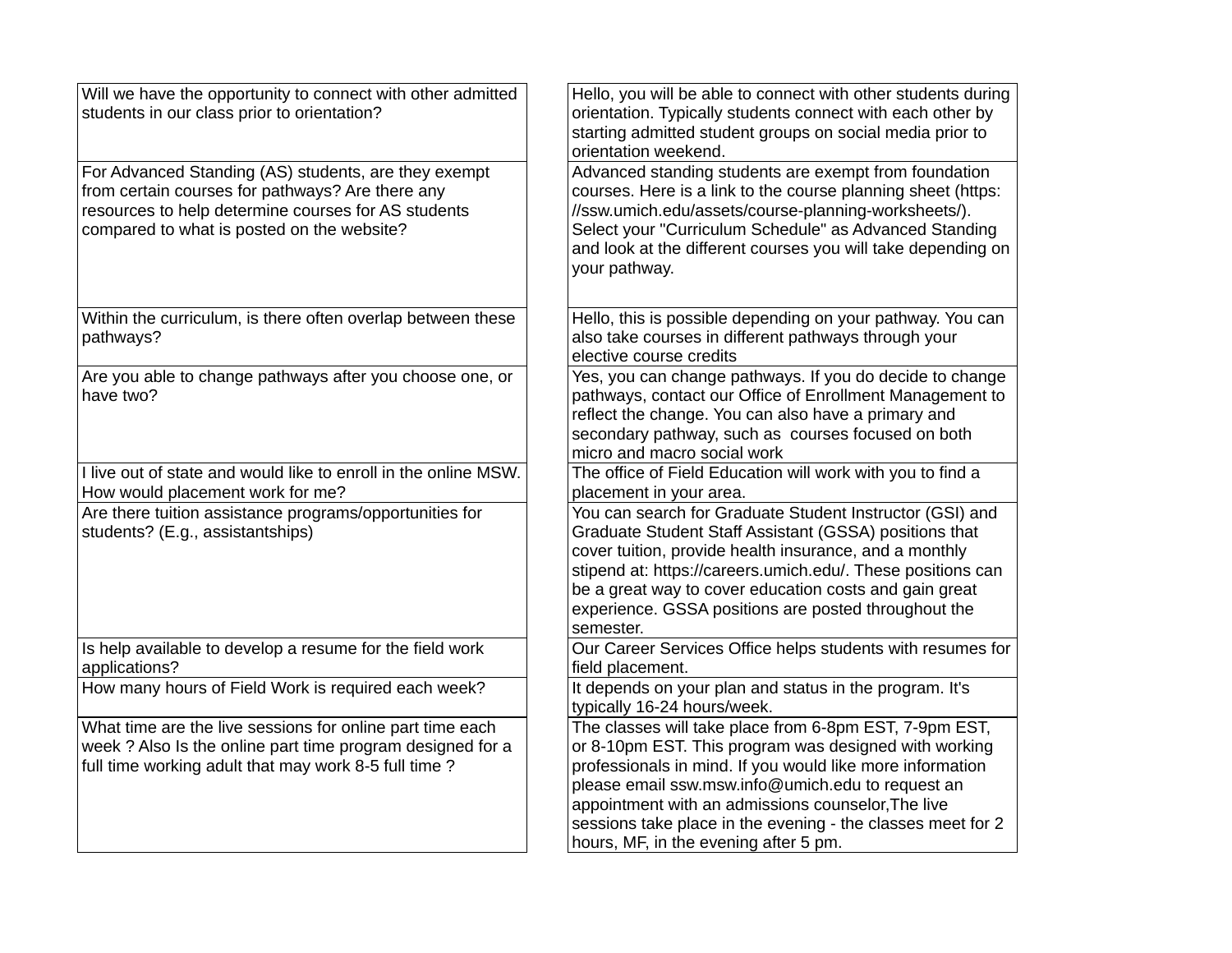| How does international experiences like studying in a                                                                                                    | You would want to work with your supervisor/job to see                                                                                                                                                                                                                                                                                                                                                                                                                                                                                                                                                                                                  |
|----------------------------------------------------------------------------------------------------------------------------------------------------------|---------------------------------------------------------------------------------------------------------------------------------------------------------------------------------------------------------------------------------------------------------------------------------------------------------------------------------------------------------------------------------------------------------------------------------------------------------------------------------------------------------------------------------------------------------------------------------------------------------------------------------------------------------|
| different state or county work if you have a full time job ?<br>Does school excuse work?                                                                 | what was possible for you related to your job                                                                                                                                                                                                                                                                                                                                                                                                                                                                                                                                                                                                           |
| How long does it take to get an admissions decision after<br>applying?                                                                                   | Typically it takes 4-8 weeks to get your admissions decision<br>after applying!                                                                                                                                                                                                                                                                                                                                                                                                                                                                                                                                                                         |
| Are there classes and/or placements in non-traditional<br>therapy practicies? As well as classes in or that address<br>trauma and neroscience?           | There are some classes that address trauma - especially<br>within the IP and Child Welfare Pathways. Other therapy<br>courses outside of traditional ones are elective courses and<br>are offered depending upon guest faculty. Some in the past<br>have been in adventure therapy, animal therapy, etc.                                                                                                                                                                                                                                                                                                                                                |
| If you are doing a dual degree program do you apply for<br>both at the same time or space the application out?                                           | You can apply for both programs at the same time                                                                                                                                                                                                                                                                                                                                                                                                                                                                                                                                                                                                        |
| How long does it take to complete the mastertrack<br>certification?                                                                                      | It takes 4-6 months to complete. https://ssw.umich.<br>edu/admissions/msw/mastertrack                                                                                                                                                                                                                                                                                                                                                                                                                                                                                                                                                                   |
| When will students be notified regarding finacial<br>information? will this information be sent to the email the<br>applicant used in their application? | Yes, an email will be sent to the student at the email<br>address listed on their MSW application at the earliest date<br>possible                                                                                                                                                                                                                                                                                                                                                                                                                                                                                                                      |
| What does licensure look like for a global social work<br>practice setting?                                                                              | We work with students on what state they wish to practice<br>in and what the requirements are and then we plan your<br>coursework or field work. Contact micwoods@umich.edu<br>for more info.                                                                                                                                                                                                                                                                                                                                                                                                                                                           |
| How does a full-time on campus student's schedule look?                                                                                                  | Students typically manages 15 credits a semester. 3 of the<br>4 semesters include field placement with classes. Typically<br>classes are held from 9 am-12 pm, 2-5 pm, and 6-9 pm.<br>Some students like to have all their classes in one day.<br>Others may spread their classes over 2 days. You can take<br>a look at how classes are for this current semester here:<br>https://ssw.umich.edu/courses/winter-2022/20223?<br>II=All&sort=number&direction=asc if you press "Search<br>Options" you can look up classes by days and times. Our<br>courses for Fall 2022 are currently being finalized and will<br>be published in the next few weeks! |
| As a Full-Time student on-campus w/ a special program,<br>would I be expected to be on campus every day ?                                                | Yes, you would be expected to be on campus for your<br>classes, depending on your course schedule.                                                                                                                                                                                                                                                                                                                                                                                                                                                                                                                                                      |
| Are special program classes consisted of the same people?<br>Which means it will all be a fairly small group for each<br>course?                         | The specialized courses will include students in the cohort,<br>however, some students may opt to take the course as an<br>elective. Classes are not typically larger than 25. Many are<br>smaller.                                                                                                                                                                                                                                                                                                                                                                                                                                                     |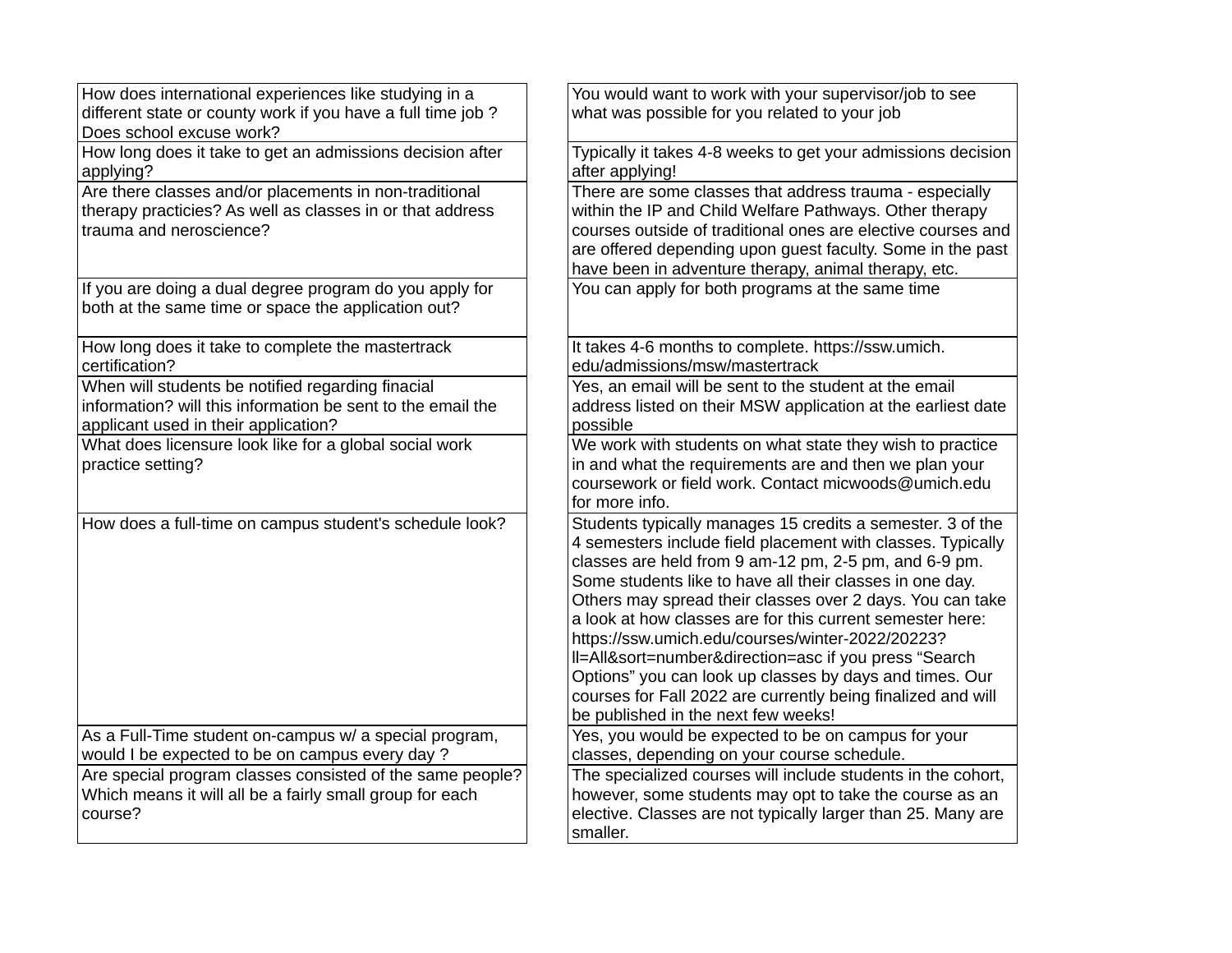| Do we get assigned adviors or do we have to reach out to<br>get some assistance?                                                                             | Incoming students will be assigned to a faculty advisor for<br>fall term. If you have questions before then, please feel free<br>to contact our office at ssw.msw.info@umich.edu or (734)<br>936-0961                               |
|--------------------------------------------------------------------------------------------------------------------------------------------------------------|-------------------------------------------------------------------------------------------------------------------------------------------------------------------------------------------------------------------------------------|
| Where can we apply to other scholarships to help for<br>finacial aid?                                                                                        | You can email ssw.msw.info@umich.edu with questions<br>about additional funding.                                                                                                                                                    |
| If you didn't choose the option of living on campus during<br>application, can you change that and look at housing<br>options?                               | You can reach out to Michigan Housing (734) 763-3164 to<br>learn more about housing options for grad students. Here is<br>a link to more information as well: https://housing.umich.<br>edu/graduate-housing-basics/%20734-763-3164 |
| If I submit a re-review request for my financial aid do I also<br>need to submit a separate request to extend the deadline<br>for accepting the aid package? | Yes, if you need a deadline extension                                                                                                                                                                                               |
| Is there an average travel time for field placements? Is it<br>necessary to have a car for this program?                                                     | A car can certainly widen your options. Most field<br>placements are within a 40 mile radius around Ann Arbor.<br>This includes Detroit and the suburban Detroit area.                                                              |
| Do we need to attend every day of orientation?                                                                                                               | Incoming students should plan to attend activities each day.<br>If you have a conflict in schedule, feel free to let us know at<br>ssw.msw.info@umich.edu                                                                           |
| Is there be guidance on becoming licensed after graduating<br>from the program?                                                                              | Yes! You will have support through your classes and<br>through Career Services https://ssw.umich.<br>edu/offices/career-services                                                                                                    |
| Will we know if our field site offers a stipend or<br>transportation reimbursement when applying?                                                            | You can talk with your Field Educator about this. Most field<br>placements aren't in a position to offer stipends or funds for<br>students.                                                                                         |
| Would we return to the same field placement in the fall after<br>an international placement in the summer?                                                   | You would be done with field by the second fall term. You'll<br>have two terms of a Michigan based placement and 1 term<br>of an international based placement. Field happens in the<br>first three semesters.                      |
| Are there usually multiple students at each field site?                                                                                                      | It depends on the field site, sometimes there are multiple<br>students at one placement, some students are the only<br>ones at their field placement                                                                                |
| When is the earliest enrolled students can be considered<br>eligible for the graduate student health insurance plans? Do<br>we need to wait until August?    | Yes the coverage will align with the start of your program.<br>https://uhs.umich.edu/healthinsuranceplans                                                                                                                           |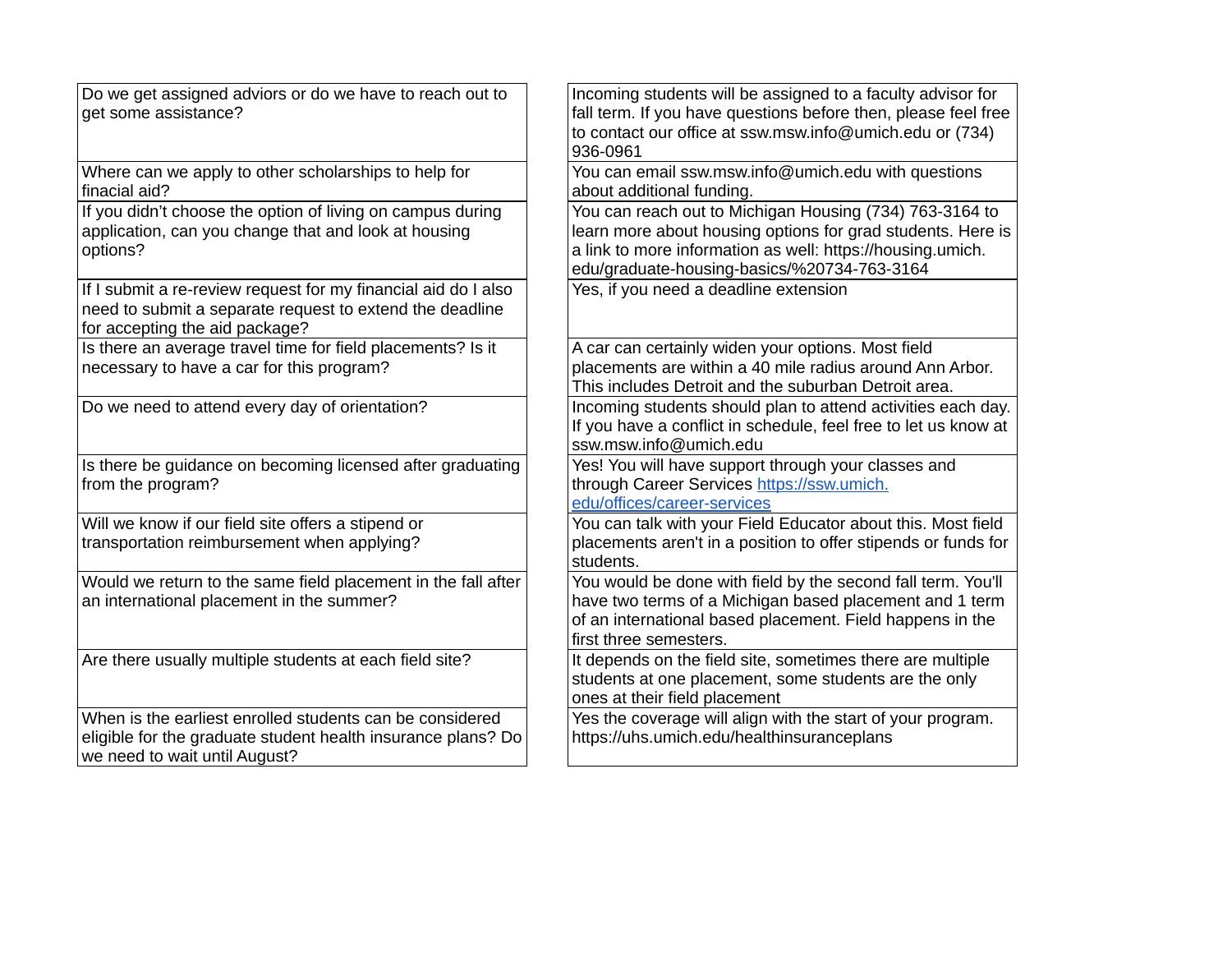| What does the application process look like for field<br>placement?                                                  | Students submit an online application which includes a goal<br>statement and resume to the Office of Field Education.<br>Your materials are reviewed by staff and submitted to<br>approved agency sites to see if they are interested in<br>intervieing you. Students are offered the field placement<br>after a successful interview.                                                                                                       |
|----------------------------------------------------------------------------------------------------------------------|----------------------------------------------------------------------------------------------------------------------------------------------------------------------------------------------------------------------------------------------------------------------------------------------------------------------------------------------------------------------------------------------------------------------------------------------|
| What does the goal statement consist of for field? How can<br>students prepare for this?                             | In your goal statement, you address questions about your<br>career goals, what skills you want to learn, what setting you<br>are interested in, etc. The field education webinar will<br>discuss more about this and how to prepare.                                                                                                                                                                                                         |
| I chose the 16-month track while completing my<br>application. Is it possible to change it to the 20-month<br>track? | Email ssw.msw.info@umich.edu to request a curriculum<br>schedule change.                                                                                                                                                                                                                                                                                                                                                                     |
| In what semester do students start the field placement?                                                              | This depends on your program schedule. Many students<br>begin field in their second semester, but if you're in a<br>program that will allow you to graduate in 3 semesters,<br>you'll begin in the first semester. Part time students begin<br>about a year after they start the program.                                                                                                                                                    |
| What type of mental health support is there for students?                                                            | The School of Social Work has an embedded counselor<br>who works exclusively will our MSW students. Additionally,<br>the university has Counseling and Psychological Services<br>(CAPS) which is open to all Michigan students. You can<br>learn more about CAPS here: https://caps.umich.edu/.<br>Also, there is Wolverine Support Network which is a peer-<br>to-peer support network that is specially designed for<br>graduate students. |
| How is the MSW program addressing implicit bias, racism,<br>inclusivity and diversity?                               | Please learn more about our commitment to keeping justice<br>at the center of all we do here: https://ssw.umich.<br>edu/privilege-oppression-diversity-and-social-justice                                                                                                                                                                                                                                                                    |
| Are there special programs offered within the integrated<br>health pathway during the advanced standing curriculum?  | All of our special programs follow the 16-month pathway. If<br>you are admitted to a special program and accept the offer,<br>you will switch to the 16-month pathway!                                                                                                                                                                                                                                                                       |
| Is there an estimated amount of students in the advanced<br>standing cohort?                                         | We typically have about 130 advanced standing students in<br>our on-campus program.                                                                                                                                                                                                                                                                                                                                                          |
| Who do we reach out to in order to extend the deadline for<br>admissions or financial aid?                           | Email our office at ssw.msw.info@umich.edu                                                                                                                                                                                                                                                                                                                                                                                                   |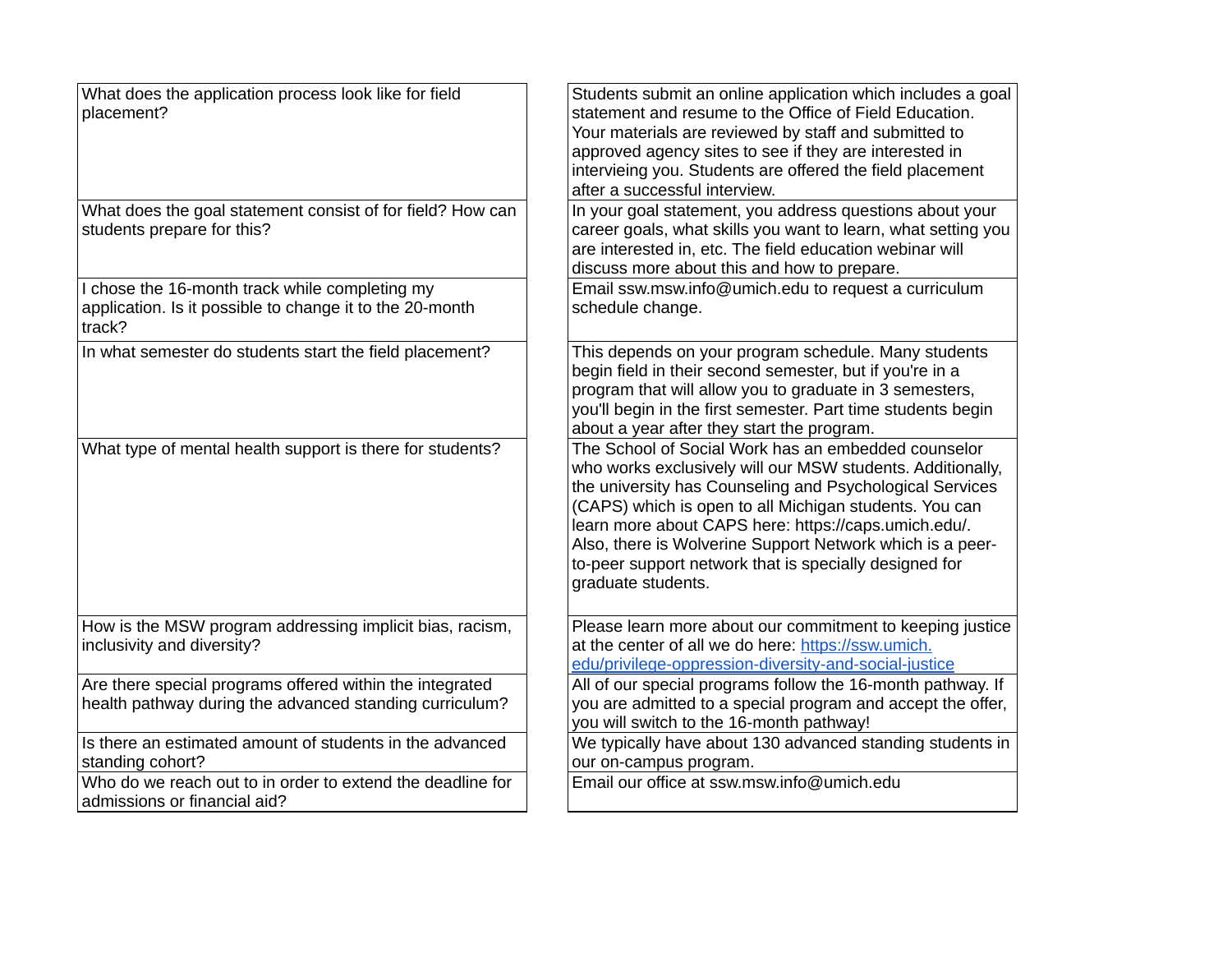| If you have two pathways, will you have the chance to have<br>a field placement or do a specific project within the second<br>pathway?                                                         | Field placements are based on the primary pathway                                                                                                                                                                                                                         |
|------------------------------------------------------------------------------------------------------------------------------------------------------------------------------------------------|---------------------------------------------------------------------------------------------------------------------------------------------------------------------------------------------------------------------------------------------------------------------------|
| Do I apply for field placements during my first semester if I<br>am in the 16 month pathway since I start my field<br>placement during my second semester? Or do I apply<br>during the summer? | Yes you will apply for field placement in October.                                                                                                                                                                                                                        |
| Can you change your pathway once you start classes, such<br>as wanting to change your pathway during the 1st semester<br>since you haven't started your field placement?                       | Yes! This can be discussed with your faculty advisor for<br>course planning purposes                                                                                                                                                                                      |
| Does career services provide job or career fairs?                                                                                                                                              | Career Services will assist with finding job opportunities to<br>apply for and assist throughout the application and<br>interview process                                                                                                                                 |
| What precautions is the university taking now in regards to<br>COVID 19? Are there mask mandates on campus? Is<br>testing readily available?                                                   | Feel free to take a look at COVID information on our<br>website at https://ssw.umich.edu/about/covid-19                                                                                                                                                                   |
| What do you mean when you say 45 or 60 credits?                                                                                                                                                | If you have a BSW or complete the MasterTrack before the<br>MSW program you'll have 45 credits remaining for the<br>degree. Without either of these, the degree requires 60<br>credits.                                                                                   |
| Where can we find other resources for financial aid? Does<br>the SSW offer other scholarship options?                                                                                          | Yes, you can find more information about grants and<br>scholarships here: https://ssw.umich.<br>edu/programs/msw/financial-aid                                                                                                                                            |
| Hi how does one know that they have been granted<br>financial aid or not after applying for a merit based<br>scholarship as well as scholarship offered in their pathway                       | If an applicant indicated their interest in being considered<br>for financial aid, if offered admission, they will receive a<br>financial aid decision letter via email.                                                                                                  |
| If one deferred their studies into 2022 can they be able to<br>defer again into the next year?                                                                                                 | We accept requests for deferment up to two years. Please<br>email our office at ssw.msw.info@umich.edu                                                                                                                                                                    |
| Do MasterTrack MSW students have enough credits to<br>become an LMSW?                                                                                                                          | Anyone who graduates from our MSW program is eligible<br>to become an LMSW., MasterTrack studnets who graduate<br>with the MSW are eligible for licensure. Licensure rules for<br>the LMSW require completion of a MSW degree from an<br>accredited program. We are that. |
| When do students need to apply for field placements?                                                                                                                                           | It depends on your program length. For the 12 month<br>program you will start field in your first semester. For 16<br>and 20 month students they start in their second semester.<br>Part-time students start field in their fourth or fifth semester                      |
| As a MasterTrack student, will I start placements in the fall<br>semester?                                                                                                                     | Yes, MasterTrack students begin in the first semeser.                                                                                                                                                                                                                     |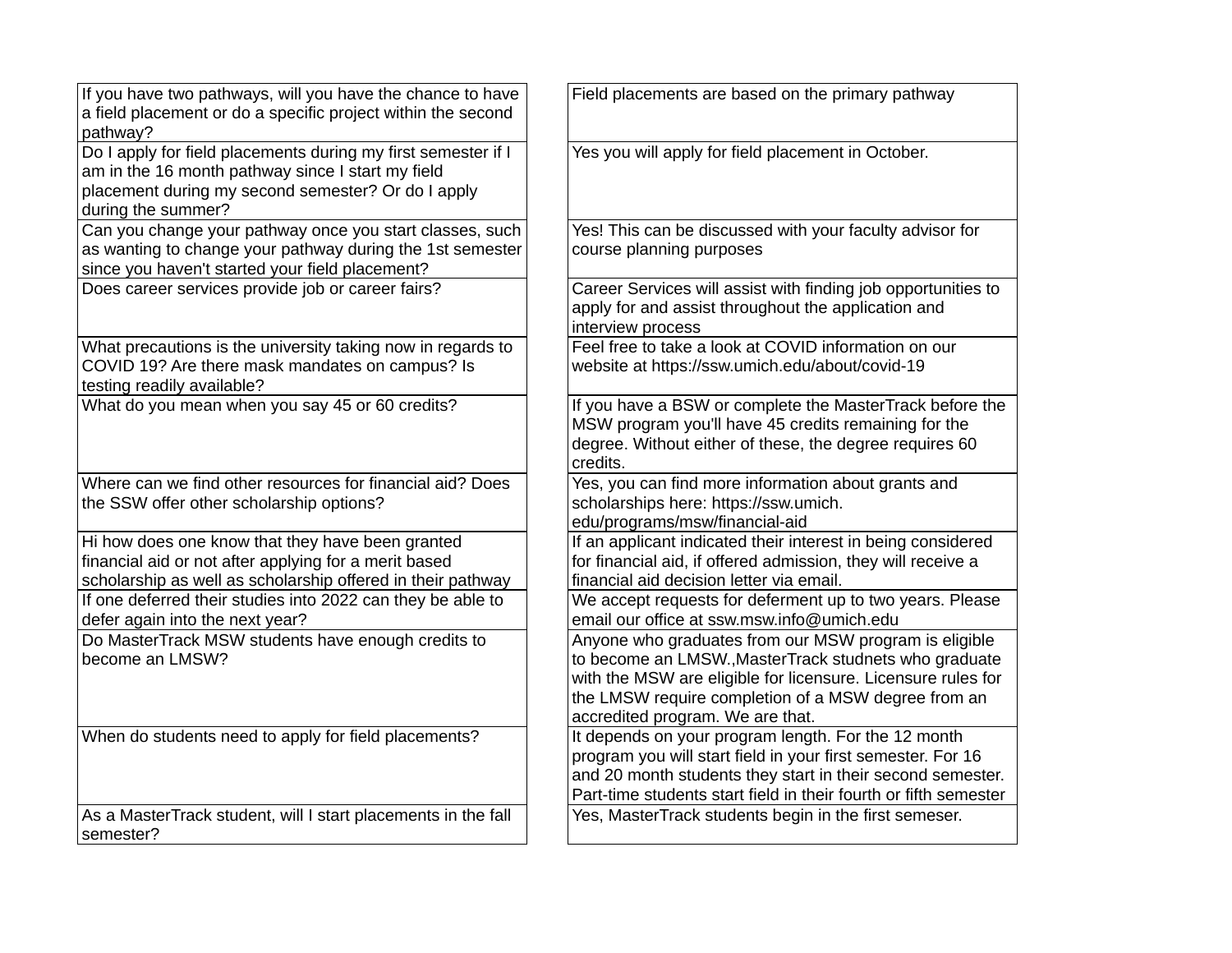| academic advisors are?<br>Orientation<br>Will classes be in person or online in Fall 2022?<br>Classes will be on-campus in the Fall<br>What is the difference between SW515 Foundation Field<br>The level of responsibility changes in advanced field and<br>Education and SW691 Advanced Field Education?<br>you also receive more credit for the number of hours you<br>complete in field.<br>No. The hours are completed post master's. Your hours for<br>For liscensure in Michigan, it requires "100 hours of<br>supervised work under a fully licensed social worker<br>supervision (4000 employment hours) begin once you<br>(LMSW) who has their license in the same area of practice<br>recieve your limited licence after you graduate.<br>you are seeking". Does our field placements count towards<br>the 100 hours?<br>Is a master's thesis or capstone project required toward the<br>There is a MSW capstone course in the last semester. No |  |
|-------------------------------------------------------------------------------------------------------------------------------------------------------------------------------------------------------------------------------------------------------------------------------------------------------------------------------------------------------------------------------------------------------------------------------------------------------------------------------------------------------------------------------------------------------------------------------------------------------------------------------------------------------------------------------------------------------------------------------------------------------------------------------------------------------------------------------------------------------------------------------------------------------------------------------------------------------------|--|
|                                                                                                                                                                                                                                                                                                                                                                                                                                                                                                                                                                                                                                                                                                                                                                                                                                                                                                                                                             |  |
|                                                                                                                                                                                                                                                                                                                                                                                                                                                                                                                                                                                                                                                                                                                                                                                                                                                                                                                                                             |  |
|                                                                                                                                                                                                                                                                                                                                                                                                                                                                                                                                                                                                                                                                                                                                                                                                                                                                                                                                                             |  |
| thesis is required.<br>end of the degree?                                                                                                                                                                                                                                                                                                                                                                                                                                                                                                                                                                                                                                                                                                                                                                                                                                                                                                                   |  |
| It is a combination. You'll have asynchronous work as well<br>Is the online part-time program independent work (like the<br>MasterTrack certificate)? Or is it synchronous with<br>as 2 hour live sessions each week (in the evening EST).<br>scheduled online meetings? Or a combination of both?                                                                                                                                                                                                                                                                                                                                                                                                                                                                                                                                                                                                                                                          |  |
| What are the opportunities for online students to build<br>Yes! You will meet with your cohort in classes weekly and<br>you are also more than welcome to join/start stundent<br>community and get to know their cohort?<br>organizations                                                                                                                                                                                                                                                                                                                                                                                                                                                                                                                                                                                                                                                                                                                   |  |
| How many people is a typical online part-time cohort?<br>Typically 30-45 students                                                                                                                                                                                                                                                                                                                                                                                                                                                                                                                                                                                                                                                                                                                                                                                                                                                                           |  |
| Is there an academic calendar available for the advanced<br>Here is a link to all of Michigan's academic calendars: https:<br>standing program for the 22-23 academic year?<br>//ro.umich.edu/calendars                                                                                                                                                                                                                                                                                                                                                                                                                                                                                                                                                                                                                                                                                                                                                     |  |
| You'll want to be prepared to discuss your career goals,<br>I applied to the MSW program and was asked to schedule<br>an interview beofore learning my admissions status. Any<br>past experience, and why you think you are a strong<br>applicant for the MSW program. I also recommend<br>tips on how to prepare for that interview?<br>reviewing the mission of the School of Social Work prior to<br>the interview.                                                                                                                                                                                                                                                                                                                                                                                                                                                                                                                                      |  |
| Your field placement will align with your pathway selection<br>When applying for field placements, is it random based on<br>your pathway or do you work with someone and get placed<br>and the compentencies connected to that pathway.<br>depending on your personal interests?                                                                                                                                                                                                                                                                                                                                                                                                                                                                                                                                                                                                                                                                            |  |
| I do not have advanced standing - Is MasterTrack MSW a<br>Correct, if you do not have a BSW you'll need to complete<br>prerequisite to Online Part-Time program?<br>the MasterTrack before entering the online program.                                                                                                                                                                                                                                                                                                                                                                                                                                                                                                                                                                                                                                                                                                                                     |  |
| For those without advanced standing, is MasterTrak MSW<br>Hello, the MasterTrack is required before the start of the<br>a prerequisite to applying to Part Time Online program, or<br>MSW program not before applying to the program. If you<br>is it a prerequisite to enrolling? I'd like to know if it is<br>submit your MSW application in the next couple of weeks<br>possible to receive an admission decision before<br>you should recieve and admissions decision before the<br>committing to the MasterTrak costs<br>start of the next MasterTrack cohort which will be May 2                                                                                                                                                                                                                                                                                                                                                                      |  |